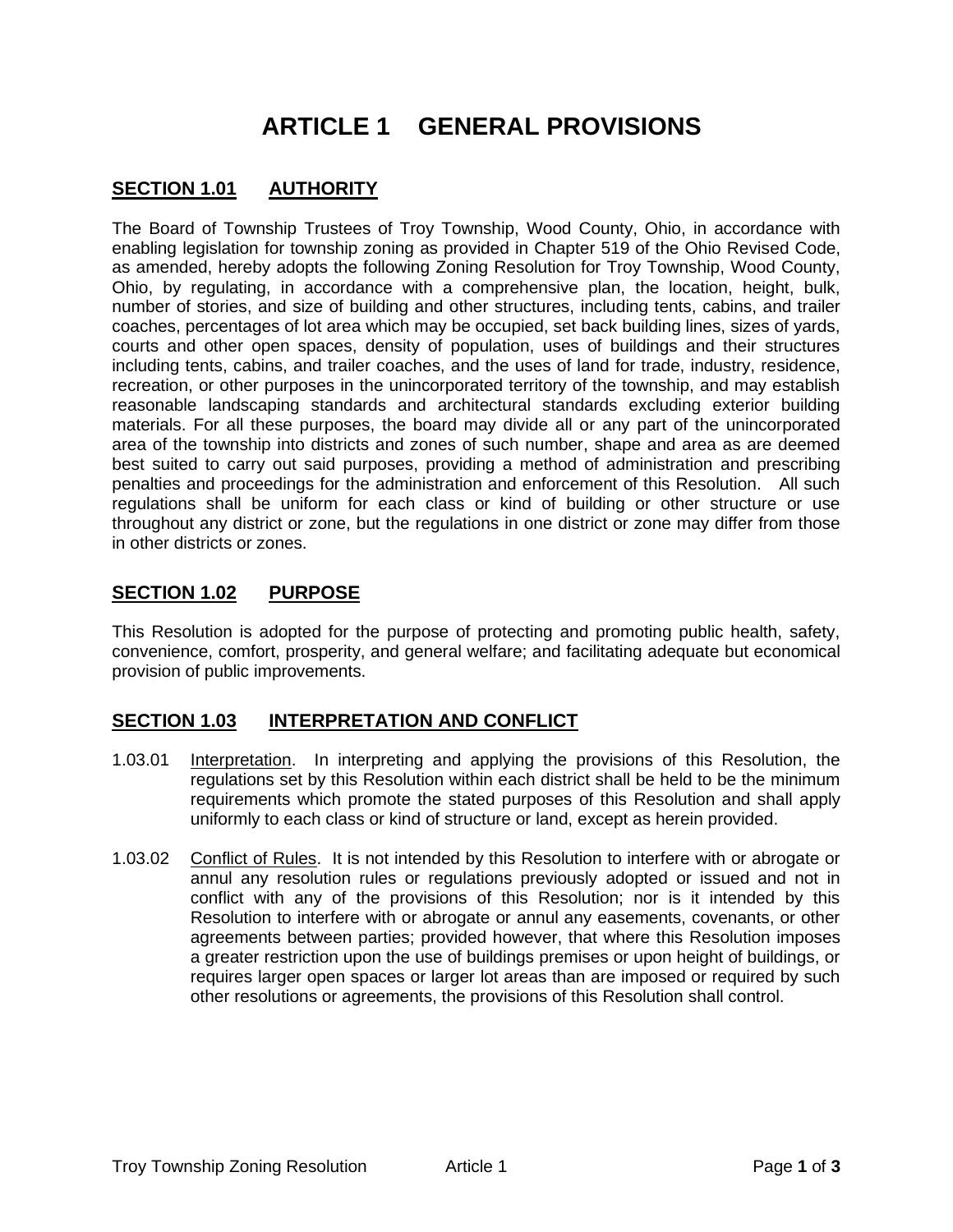## **SECTION 1.04 VALIDITY**

If any article, section, subsection, paragraph, sentence or phrase of this Resolution is for any reason held to be invalid by a court of competent jurisdiction, such decision shall not affect the validity of the remaining portions of this Resolution.

This Resolution shall become effective from and after the date of its approval and adoption as provided by law.

### **SECTION 1.05 APPLICATION**

This Resolution shall apply to the entire portion of the unincorporated area of Troy Township, Wood County, State of Ohio.

The following uses shall be exempt from the provisions of the resolution pursuant to ORC 519:

- 1.05.01 Land Used for Agricultural Purposes. The use of land for agricultural purposes or the construction or use of buildings or structures incident to the use for agricultural purposes or land on which such buildings or structures are located is exempt from zoning districts established by this Resolution except as regulated in Section 7.01.01 (Regulation of Land Used for Agricultural Purposes).
- 1.05.02 Public Utility. The location, erection, construction, reconstruction, change, alteration, maintenance, removal, use or enlargement of any building or structures of any public utility or railroad, whether publicly or privately owned, or the use of land by any public utility or railroads for the operation of its business or the use of land for essential services shall be permitted in all districts established by this Resolution and no Zoning Permit shall be required for any building or structure or for the use of any land essential to the operations of a public utility or railroad.
- 1.05.03 The sale or use of alcoholic beverages shall not be prohibited in areas where the establishment and operation of any retail business, hotel, lunchroom, or restaurant is permitted.
- 1.05.04 The use of land shall not be prohibited for the conduct of oil or natural gas well drilling or production activities or the location of associated facilities or equipment when such oil or natural gas is used pursuant to ORC 1509.03.

### **SECTION 1.06 COMPLIANCE WITH REGULATIONS REQUIRED**

After the effective date of this Resolution and subject to the provisions of Article 11 (Nonconforming Lots, Structures and Uses) and any amendments hereto, the regulations set forth or referred to in the district regulations in which a building, structure or lot is located; and all other applicable regulation of this Resolution shall be complied with as follows:

1.06.01 No building or structure shall be located, erected, constructed, reconstructed, enlarged or structurally altered except in conformity with the area, height and yard regulations of the district in which such building or structure is located.